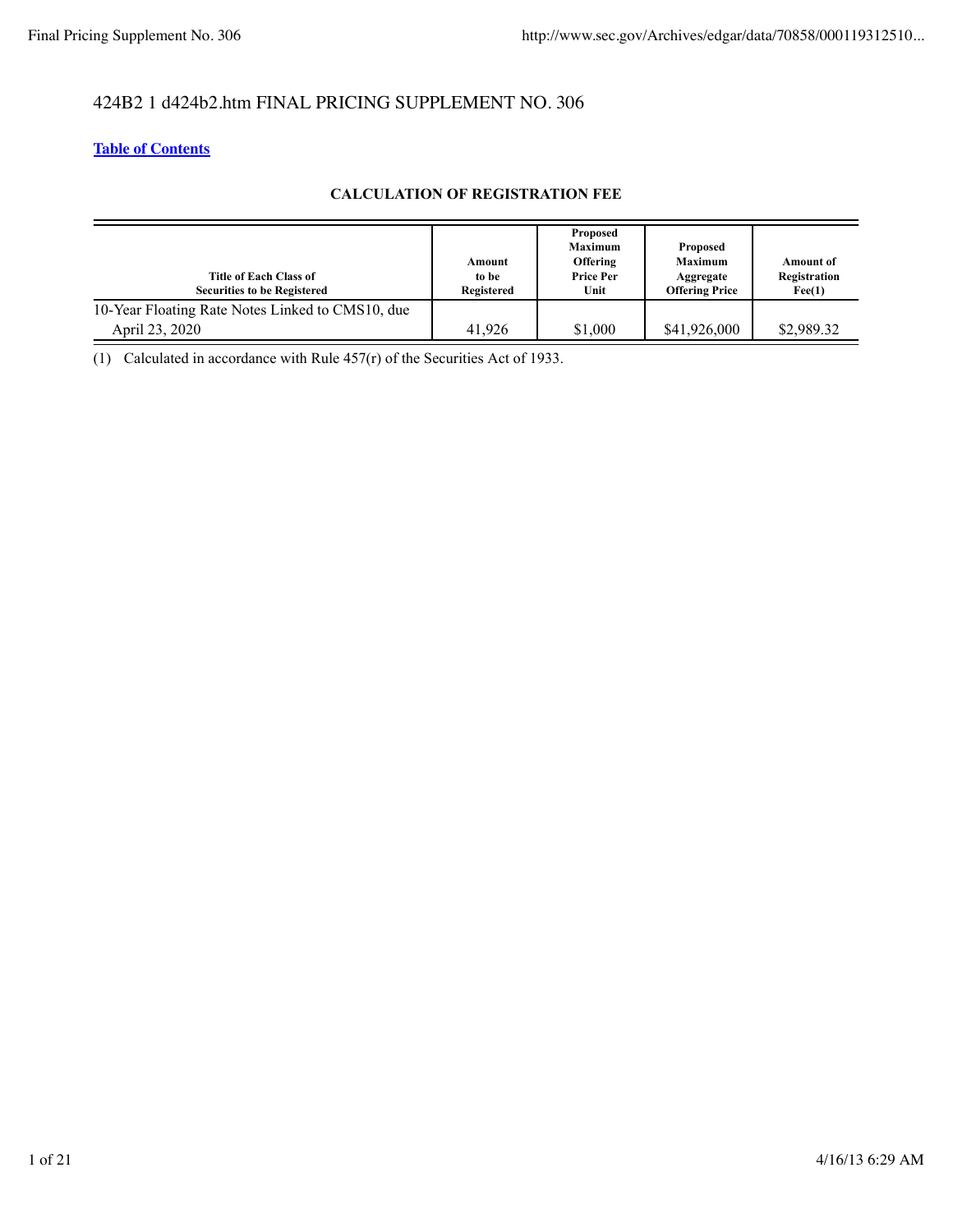**Filed Pursuant to Rule 424(b)(2) Registration No. 333-158663**

### **Table of Contents**

Pricing Supplement No. 306 (To Prospectus dated April 20, 2009 and Series L Prospectus Supplement dated April 21, 2009)



#### **\$41,926,000**

#### **10-Year Floating Rate Notes Linked to CMS10, due April 23, 2020**

- The notes are senior unsecured debt securities issued by Bank of America Corporation. Payments on the notes are subject to our credit risk. The notes provide holders a floating rate based on the CMS10 rate, as described below.
- The notes will be issued in denominations of whole units. Each unit will have a principal amount of \$1,000.
- We will pay interest on the notes quarterly in arrears on January 23, April 23, July 23, and October 23 of each year, and on the maturity date, beginning on July 23, 2010.
- The notes will accrue interest for each quarterly interest period at a floating rate per annum equal to the product of (a) the Participation Rate and (b) the 10-year U.S. Dollar Constant Maturity Swap Rate ("CMS10"). The CMS10 rate is a long-term interest rate that measures the fixed rate of interest payable on a fixed for floating U.S. dollar interest rate swap transaction with a maturity of 10 years.
- The Participation Rate is 98% as determined on April 20, 2010 (the "pricing date"). Due to the Participation Rate, the floating rate payable on the notes will be less than the CMS10 rate.
- At maturity, you will receive for each unit of your notes a cash payment equal to the \$1,000 principal amount, plus any accrued and unpaid interest.
- The notes may not be redeemed at our option or at your option prior to the maturity date.
- The notes will not be listed on any securities exchange.
- Each of Merrill Lynch, Pierce, Fenner & Smith Incorporated ("MLPF&S") and its broker-dealer affiliate First Republic Securities Company, LLC ("First Republic") is acting in its capacity as principal for your account.
- The CUSIP number for the notes is 06048WBJ8.

The notes:

| <b>Are Not FDIC Insured</b>                         | <b>Are Not Bank Guaranteed</b> |                 | <b>May Lose Value</b>       |  |  |
|-----------------------------------------------------|--------------------------------|-----------------|-----------------------------|--|--|
|                                                     |                                | Per Note        | <b>Total</b>                |  |  |
| Public offering price                               |                                | 100.00%         | \$41,926,000                |  |  |
| Underwriting discount<br>Proceeds (before expenses) |                                | 2.50%<br>97.50% | \$1,048,150<br>\$40,877,850 |  |  |

*The notes are unsecured and are not savings accounts, deposits, or other obligations of a bank. The notes are not guaranteed by Bank of America, N.A. ("BANA") or any other bank, are not insured by the Federal Deposit Insurance Corporation (the "FDIC") or any other governmental agency and involve investment risks. Potential purchasers of the notes should consider the information under "Risk Factors" beginning on page PS-7.*

*None of the Securities and Exchange Commission (the "SEC"), any state securities commission, or any other regulatory body has approved or disapproved of these notes or passed upon the adequacy or accuracy of this pricing supplement, the accompanying prospectus supplement, or the accompanying prospectus. Any representation to the contrary is a criminal offense.*

We will deliver the notes in book-entry form only through The Depository Trust Company on or about April 23, 2010 against payment in immediately available funds.

> **Merrill Lynch & Co.** Selling Agent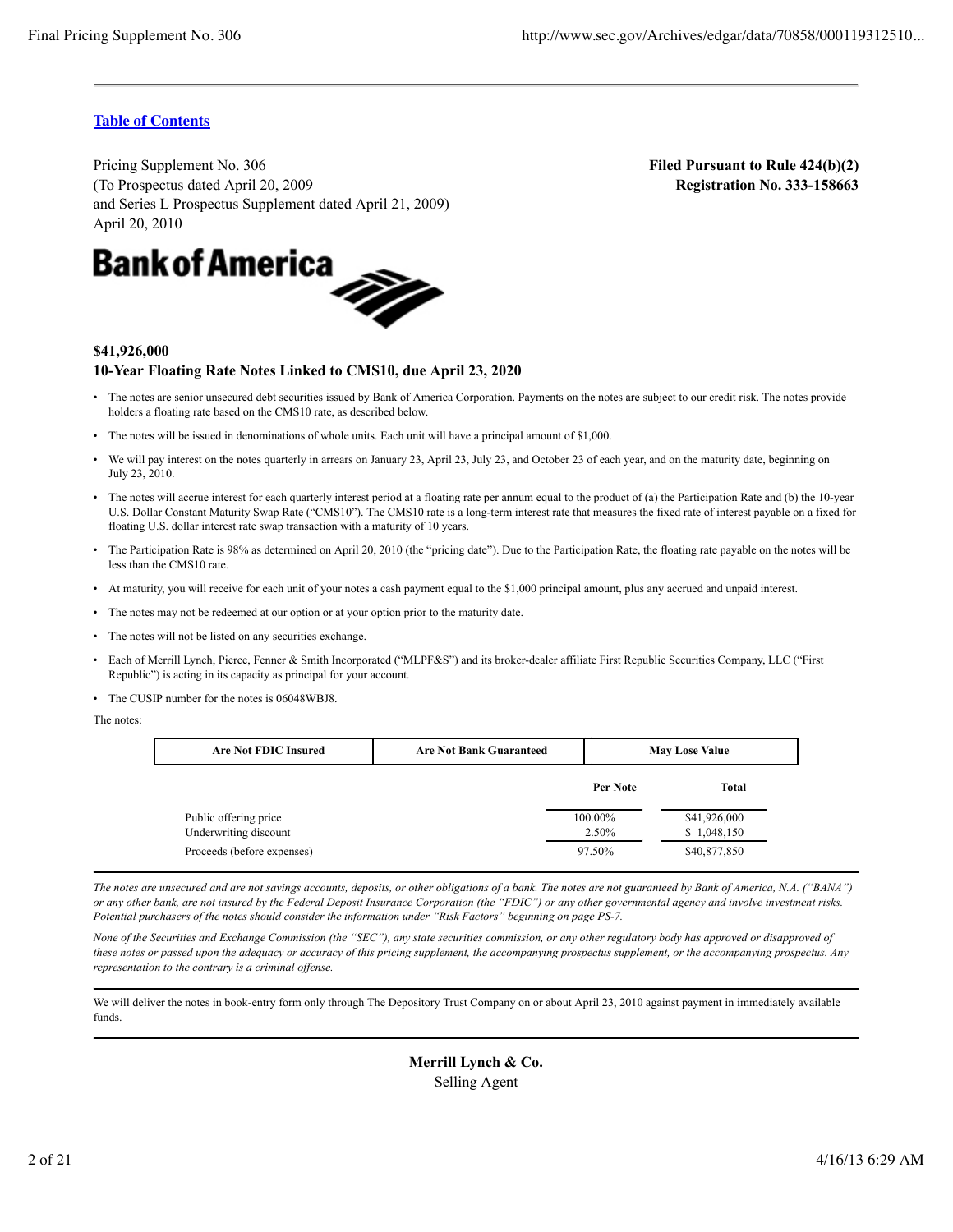# **TABLE OF CONTENTS**

|                                                     | Page         |
|-----------------------------------------------------|--------------|
| <b>SUMMARY</b>                                      | $PS-3$       |
| <b>RISK FACTORS</b>                                 | $PS-7$       |
| <b>USE OF PROCEEDS</b>                              | <b>PS-11</b> |
| <b>DESCRIPTION OF THE NOTES</b>                     | <b>PS-12</b> |
| THE 10-YEAR U.S. DOLLAR CONSTANT MATURITY SWAP RATE | <b>PS-15</b> |
| SUPPLEMENTAL PLAN OF DISTRIBUTION                   | <b>PS-17</b> |
| U.S. FEDERAL INCOME TAX SUMMARY                     | <b>PS-18</b> |
| <b>ERISA CONSIDERATIONS</b>                         | <b>PS-18</b> |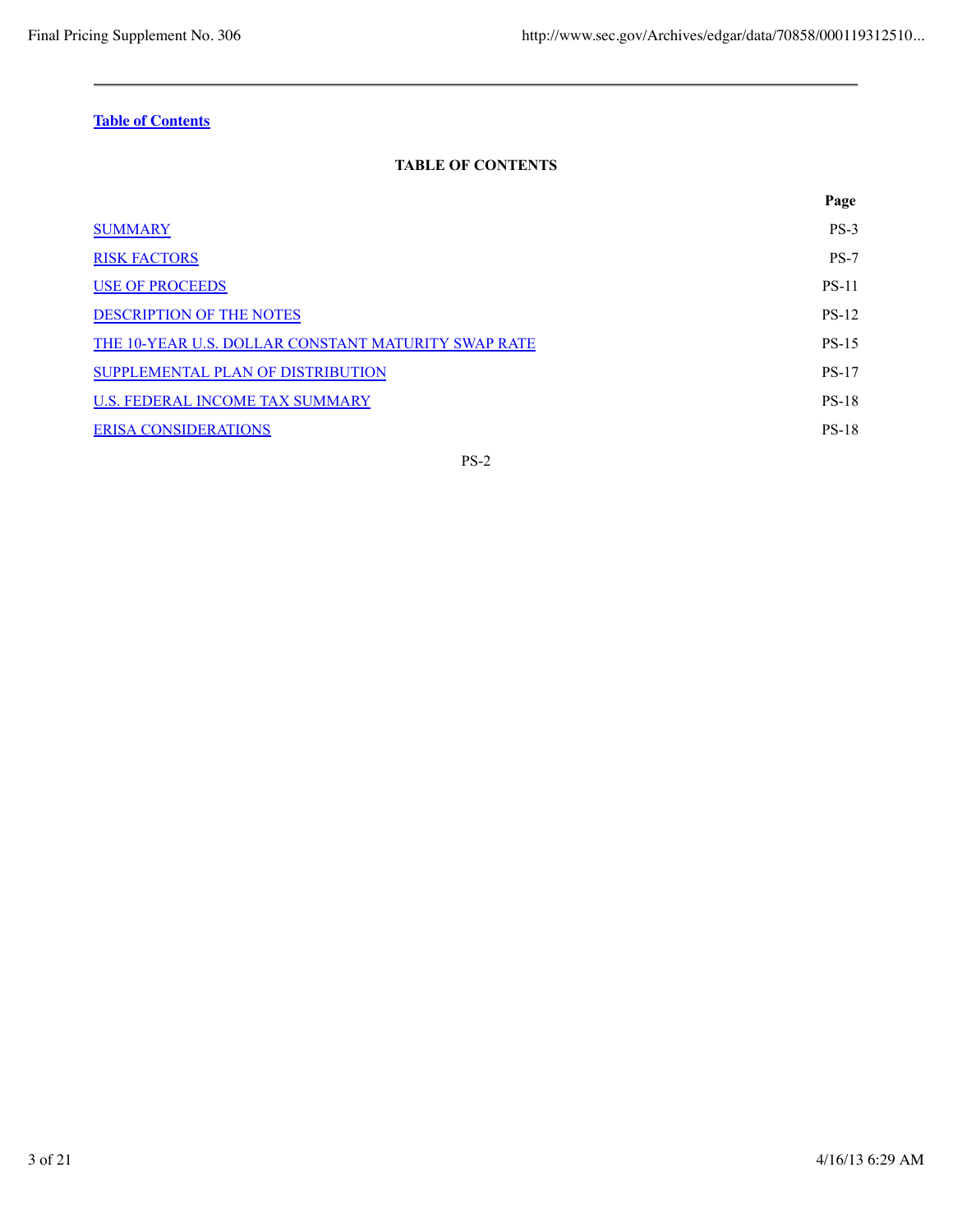### **SUMMARY**

This summary includes questions and answers that highlight selected information from this pricing supplement and the accompanying prospectus supplement and prospectus to help you understand these notes. You should read carefully the entire pricing supplement, prospectus supplement, and prospectus to understand fully the terms of the notes, as well as the tax and other considerations important to you in making a decision about whether to invest in the notes. In particular, you should review carefully the section in this pricing supplement entitled "Risk Factors," which highlights a number of risks, to determine whether an investment in the notes is appropriate for you. If information in this pricing supplement is inconsistent with the prospectus supplement or prospectus, this pricing supplement will supersede those documents.

Certain capitalized terms used and not defined in this pricing supplement have the meanings ascribed to them in the prospectus supplement and prospectus.

You are urged to consult with your own attorneys and business and tax advisors before making a decision to purchase any of the notes.

The information in this "Summary" section is qualified in its entirety by the more detailed explanation set forth elsewhere in this pricing supplement and the accompanying prospectus supplement and prospectus. You should rely only on the information contained in this pricing supplement and the accompanying prospectus supplement and prospectus. We have not authorized any other person to provide you with different information. If anyone provides you with different or inconsistent information, you should not rely on it. Neither we nor either of the selling agents is making an offer to sell these notes in any jurisdiction where the offer or sale is not permitted. You should assume that the information in this pricing supplement, the accompanying prospectus supplement, and prospectus is accurate only as of the date on their respective front covers.

Unless otherwise indicated or unless the context requires otherwise, all references in this document to "we," "us," "our," or similar references are to Bank of America Corporation.

#### **What are the notes?**

The notes are senior unsecured debt securities issued by Bank of America Corporation, and are not guaranteed or insured by the FDIC or secured by collateral. **The notes will rank equally with all of our other unsecured senior indebtedness from time to time outstanding, and any payments due on the notes, including any repayment of principal, will be subject to our credit risk.** The notes are **not** guaranteed under the FDIC's Temporary Liquidity Guarantee Program. The notes will mature on April 23, 2020.

#### **Will you receive interest on the notes?**

Yes. We will pay quarterly interest on the notes. We will pay interest on January 23, April 23, July 23, and October 23 of each year, and on the maturity date, beginning on July 23, 2010.

Interest on the notes will accrue for each quarterly interest period at a floating rate per annum equal to the product of (a) the Participation Rate and (b) the 10-Year U.S. Dollar Constant Maturity Swap Rate ("CMS10"), rounded to three decimal places and calculated on the basis of a 360-day year of twelve 30-day months. The Participation Rate is 98%. See "Description of the Notes—Interest."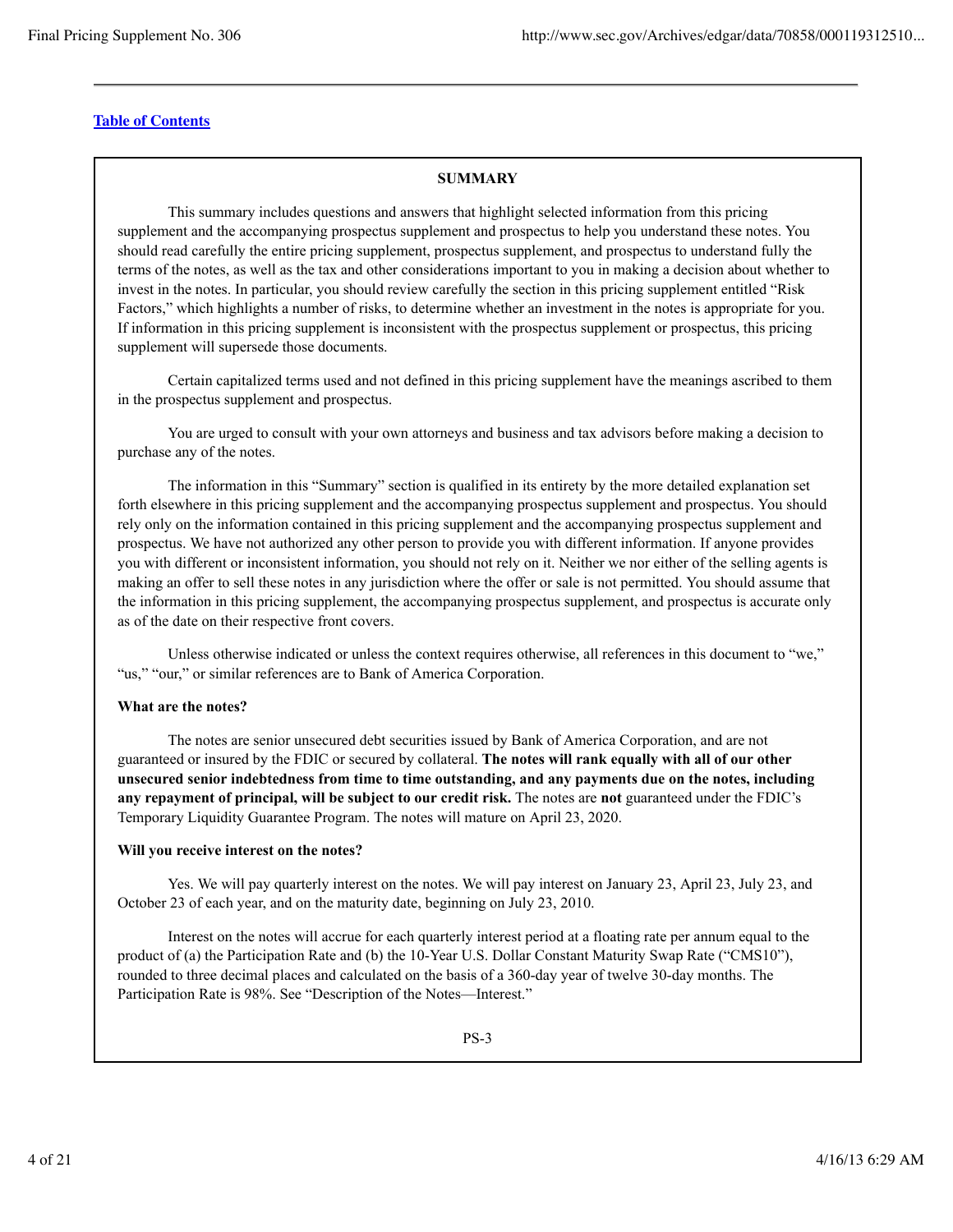#### **Can we redeem your notes before the maturity date?**

No. We will not have the option to redeem the notes prior to the maturity date.

#### **Will you receive your principal at maturity?**

Yes. If you hold the notes until maturity, you will receive your principal amount and any accrued and unpaid interest on the notes, subject to our credit risk. See "Risk Factors—Payments on the notes are subject to our credit risk, and changes in our credit ratings are expected to affect the value of the notes." However, if you sell the notes prior to maturity, you may find that the market value of the notes may be less than the principal amount of the notes.

#### **What is CMS10 and what does it measure?**

CMS10 means the 10-year U.S. Dollar Constant Maturity Swap Rate that appears on Reuters page ISDAFIX3 as of 11:00 A.M., New York City time, on the applicable U.S. Government Securities Business Day (as defined below), as determined by the calculation agent. See "Description of the Notes—Interest" below.

CMS10 is a "constant maturity swap rate" that measures the fixed rate of interest payable on a hypothetical fixed-for-floating U.S. dollar interest rate swap transaction with a maturity of 10 years. In such a hypothetical swap transaction, the fixed rate of interest, payable semi-annually, is exchangeable for a floating 3-month LIBOR-based payment stream that is payable quarterly. "LIBOR" is the London interbank offered rate and is a common rate of interest used in the swaps industry. For additional information on CMS10, see the section below, "The 10-Year U.S. Dollar Constant Maturity Swap Rate."

#### **How has CMS10 performed historically?**

We have included a table and a graph showing the historical levels of CMS10 from January 2005 through March 2010, in the section entitled "The 10-Year U.S. Dollar Constant Maturity Swap Rate." We also have included a graph showing the correlation between the monthly CMS10 relative to the monthly 10-Year Constant Maturity Treasury Rate ("CMT10") during the same period, as movements in CMS10 have historically been correlated to some extent, but not exactly, to movements in CMT10. We have provided this historical information to help you evaluate the performance of CMS10 in various economic environments; however, past performance of CMS10 is not necessarily indicative of how CMS10 will perform in the future or as to its correlation to the CMT10 or a 10-year treasury bond.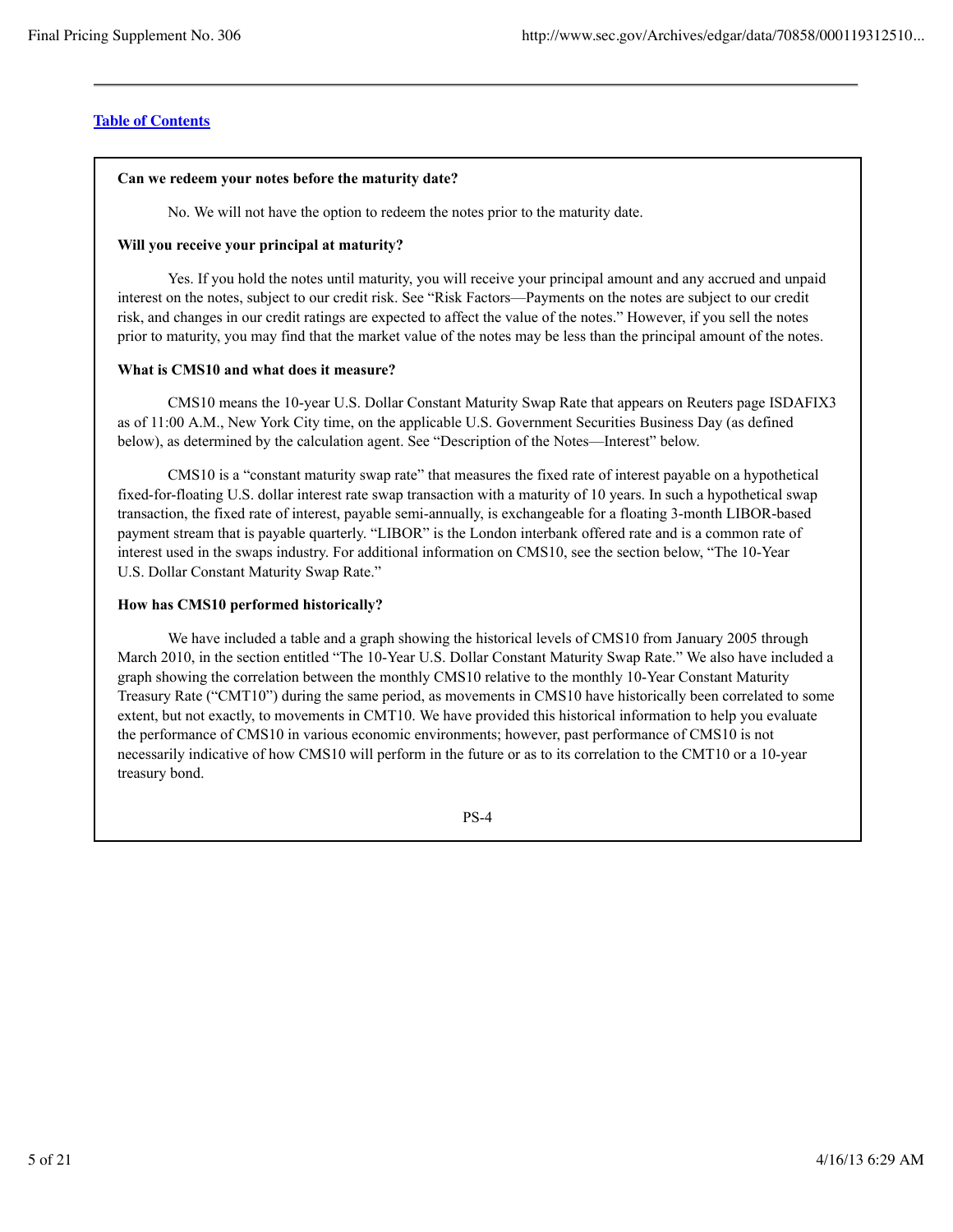**Examples:** Set forth below are three examples of the calculation of the amount of interest payable on the notes in a quarterly interest period, based upon the Participation Rate of 98%. Each **hypothetical** interest rate payable on the notes set forth below would apply only to the applicable interest period; the actual applicable interest rate in that interest period, or in any other interest period, may be different.

**Example 1:**

**Hypothetical** CMS10: 2.500%

In this case, the annualized interest rate payable for the quarterly interest period will be  $98\% \times 2.500\% =$ 2.450%.

For each \$1,000 in aggregate principal amount of the notes, the **hypothetical** payment on the applicable interest payment date for a **hypothetical** interest period of 91 actual days, using the 30/360 day count, would be calculated as follows:

(a)  $$1,000 \times$  (b)  $2.450\% \times$  (c)  $90/360 = $6.125$ 

**Example 2:**

**Hypothetical** CMS10: 6.000%

In this case, the annualized interest rate payable for the quarterly interest period will be  $98\% \times 6.000\% =$ 5.880%.

For each \$1,000 in aggregate principal amount of the notes, the **hypothetical** payment on the applicable interest payment date for a **hypothetical** interest period of 91 actual days, using the 30/360 day count, would be calculated as follows:

(a)  $$1,000 \times$  (b)  $5.880\% \times$  (c)  $90/360 = $14.700$ 

**Example 3:**

**Hypothetical** CMS10: 10.000%

In this case, the annualized interest rate payable for the quarterly interest period will be  $98\% \times 10.000\% =$ 9.800%.

For each \$1,000 in aggregate principal amount of the notes, the **hypothetical** payment on the applicable interest payment date for a **hypothetical** interest period of 91 actual days, using the 30/360 day count, would be calculated as follows:

(a)  $$1,000 \times$  (b)  $9.800\% \times$  (c)  $90/360 = $24.500$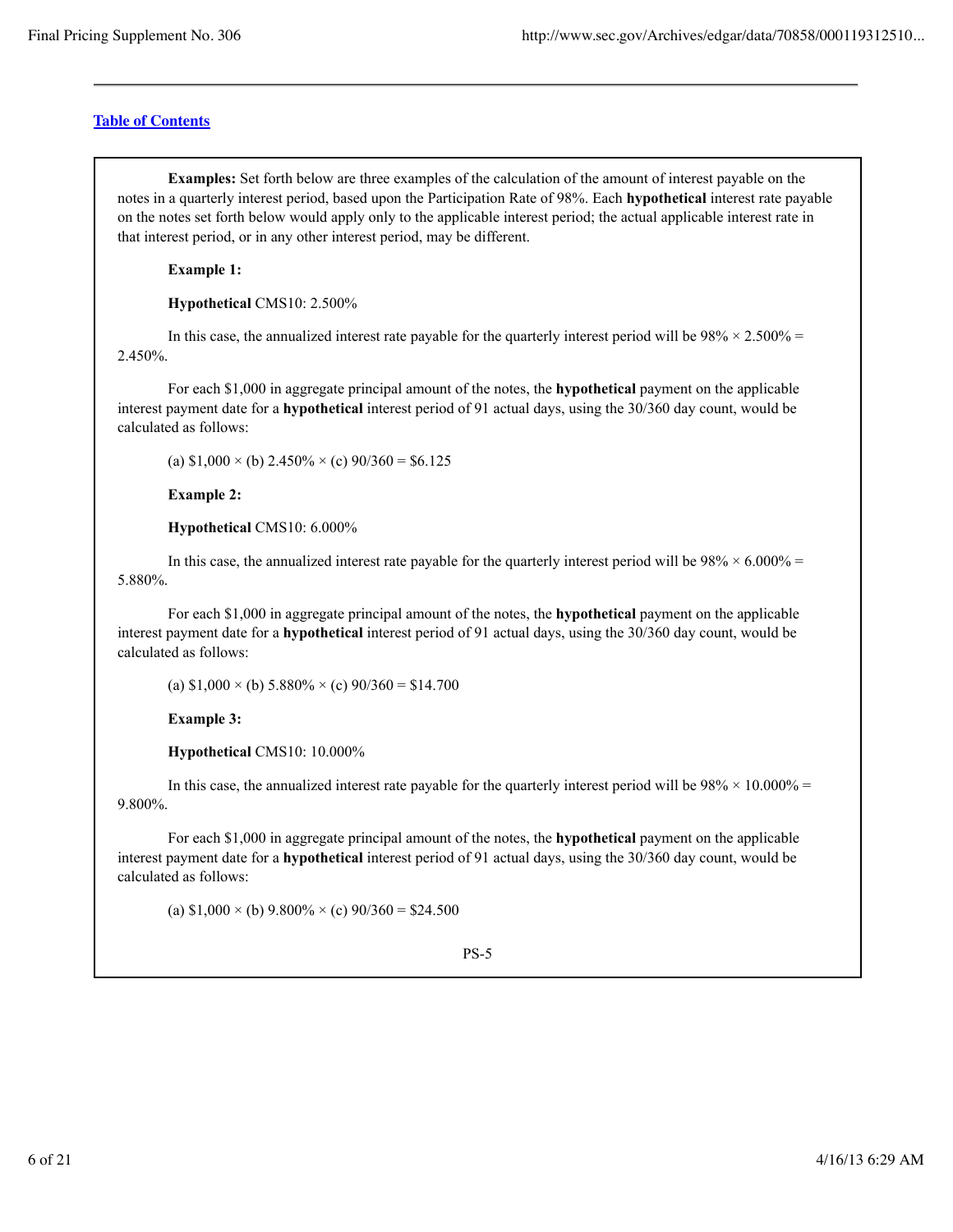#### **Who will determine the amounts payable on the notes?**

A calculation agent will make all payment and other determinations associated with the notes, including determining CMS10 on each interest determination date and the applicable interest rate for each interest period. We have appointed our subsidiary, Merrill Lynch Capital Services, Inc. ("MLCS"), to act as calculation agent for the notes. See the section entitled "Description of the Notes—Role of the Calculation Agent."

### **Who are the selling agents for the notes?**

MLPF&S and First Republic are acting as our selling agents in connection with this offering and will be compensated based on the total principal amount of notes sold. In this capacity, neither of the selling agents is your fiduciary or advisor, and you should not rely upon any communication from it in connection with the notes as investment advice or a recommendation to purchase the notes. You should make your own investment decision regarding the notes after consulting with your legal, tax, and other advisors.

#### **How are the notes being offered?**

We have registered the notes with the SEC in the United States. However, we are not registering the notes for public distribution in any jurisdiction other than the United States. The selling agents may solicit offers to purchase the notes from non-U.S. investors in reliance on available private placement exemptions. See the section entitled "Supplemental Plan of Distribution—Selling Restrictions" in the prospectus supplement.

#### **How are the notes treated for U.S. federal income tax purposes?**

The notes will be treated as "variable rate debt instruments." If you are a Non-U.S. Holder, payments on the notes generally will not be subject to U.S. federal income or withholding tax, as long as you provide us with the required completed tax forms.

See the section entitled "U.S. Federal Income Tax Summary."

### **Will the notes be listed on an exchange?**

No. The notes will not be listed on any securities exchange, and a market for them may never develop.

### **Does ERISA impose any limitations on purchases of the notes?**

Yes. An employee benefit plan subject to the fiduciary responsibility provisions of the Employee Retirement Income Security Act of 1974 (commonly referred to as "ERISA") or a plan that is subject to Section 4975 of the Internal Revenue Code of 1986, as amended, or the "Code," including individual retirement accounts, individual retirement annuities or Keogh plans, or any entity the assets of which are deemed to be "plan assets" under the ERISA regulations, should not purchase, hold, or dispose of the notes unless that plan or entity has determined that its purchase, holding, or disposition of the notes will not constitute a prohibited transaction under ERISA or Section 4975 of the Code.

Any plan or entity purchasing the notes will be deemed to be representing that it has made such determination, or that a prohibited transaction class exemption ("PTCE") or other statutory or administrative exemption exists and can be relied upon by such plan or entity. See the section entitled "ERISA Considerations."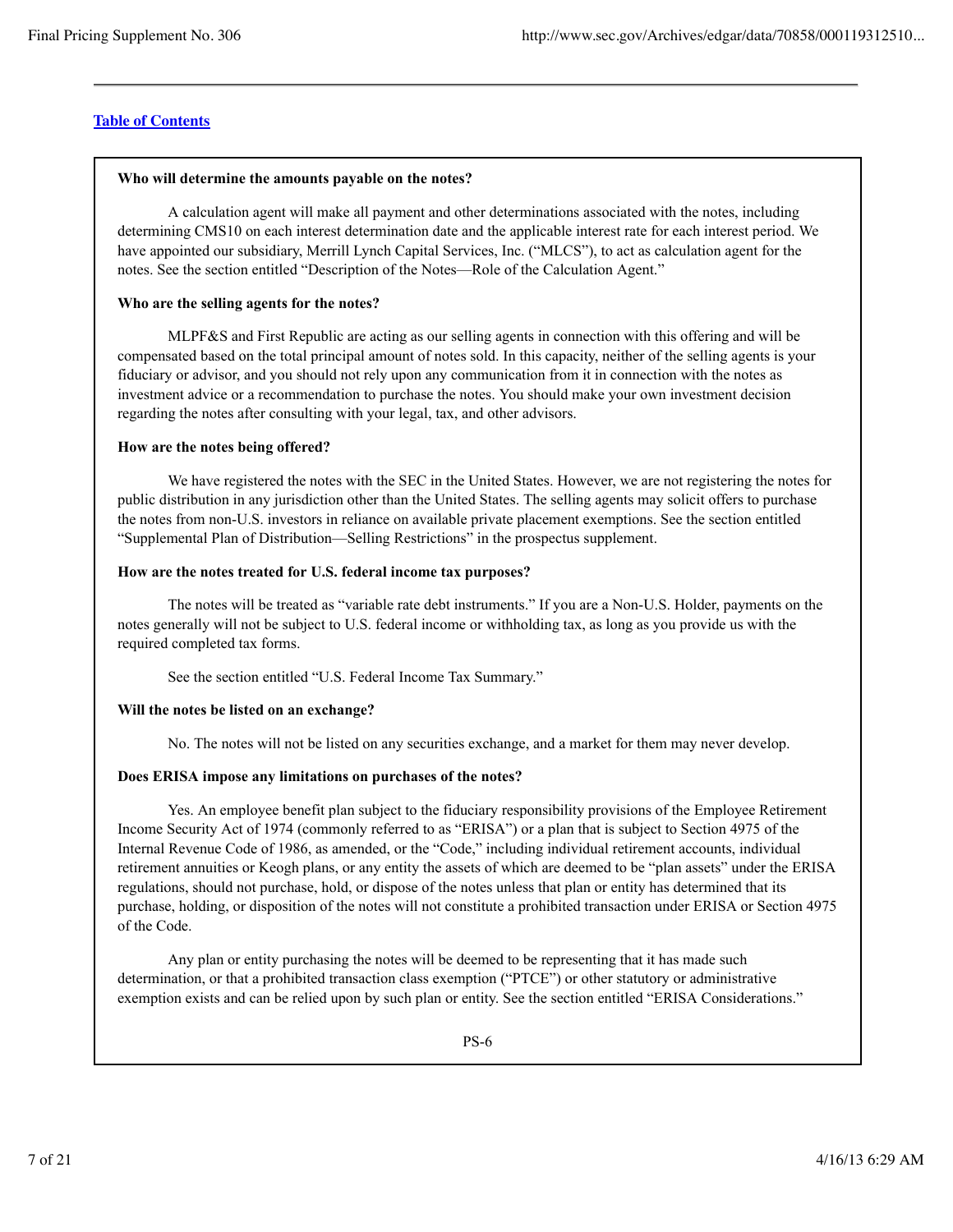### **RISK FACTORS**

*Your investment in the notes entails significant risks. Your decision to purchase the notes should be made only after carefully considering the risks of an investment in the notes, including those discussed below, with your advisors in light of your particular circumstances. The notes are not an appropriate investment for you if you are not knowledgeable about significant elements of the notes or financial matters in general.*

**The interest rate on the notes will be limited by the Participation Rate.** The interest rate that will be applicable to the notes in any quarterly interest period will be limited by the Participation Rate, which is 98%. Accordingly, the interest rate payable on the notes will be less than the CMS10 rate.

**Your yield may be less than the yield on a conventional debt security of comparable maturity.** The yield that you receive on the notes may be less than the return you would earn if you purchased a more conventional debt security with the same maturity date, such as a fixed-rate security. As a result, your investment in the notes may not reflect the full opportunity cost to you when you consider factors that affect the time value of money.

**You must rely on your own evaluation of the merits of an investment linked to U.S. Dollar Constant Maturity Swap Rates.** In the ordinary course of their businesses, our affiliates may have expressed views on expected movements in the U.S. Dollar Constant Maturity Swap Rates and related interest rates, and may do so in the future. These views or reports may be communicated to our clients and clients of our affiliates. However, these views are subject to change from time to time. Moreover, other professionals who deal in markets relating to U.S. Dollar Constant Maturity Swap Rates may at any time have significantly different views from those of our affiliates. For these reasons, you are encouraged to derive information concerning the U.S. Dollar Constant Maturity Swap Rates and related interest rates from multiple sources, and you should not rely on the views expressed by our affiliates. Neither the offering of the notes nor any views which our affiliates from time to time may express in the ordinary course of their businesses constitutes a recommendation as to the merits of an investment in the notes.

**In seeking to provide you with what we believe to be commercially reasonable terms for the notes, we have considered the costs of developing, hedging, and distributing the notes.** In determining the economic terms of the notes, and consequently the potential return on the notes to you, a number of factors are taken into account. Among these factors are certain costs associated with creating, hedging, and offering the notes. In structuring the economic terms of the notes, we seek to provide you with what we believe to be commercially reasonable terms. The price, if any, at which you could sell your notes in a secondary market transaction is expected to be affected by the factors that we considered in setting the economic terms of the notes, namely the costs associated with the notes, and compensation for developing and hedging the notes. The quoted price of any of our affiliates for the notes could be higher or lower than the original offering price.

Assuming there is no change in market conditions or any other relevant factors, the price, if any, at which the selling agents or another purchaser might be willing to purchase your notes in a secondary market transaction is expected to be lower than the original offering price. This is due to, among other things, the fact that the original offering price includes, and secondary market prices are likely to exclude, the developing and hedging costs associated with the notes.

**We cannot assure you that a trading market for your notes will ever develop or be maintained.** We will not list the notes on any securities exchange. We cannot predict how the notes will trade in any secondary market or whether that market will be liquid or illiquid.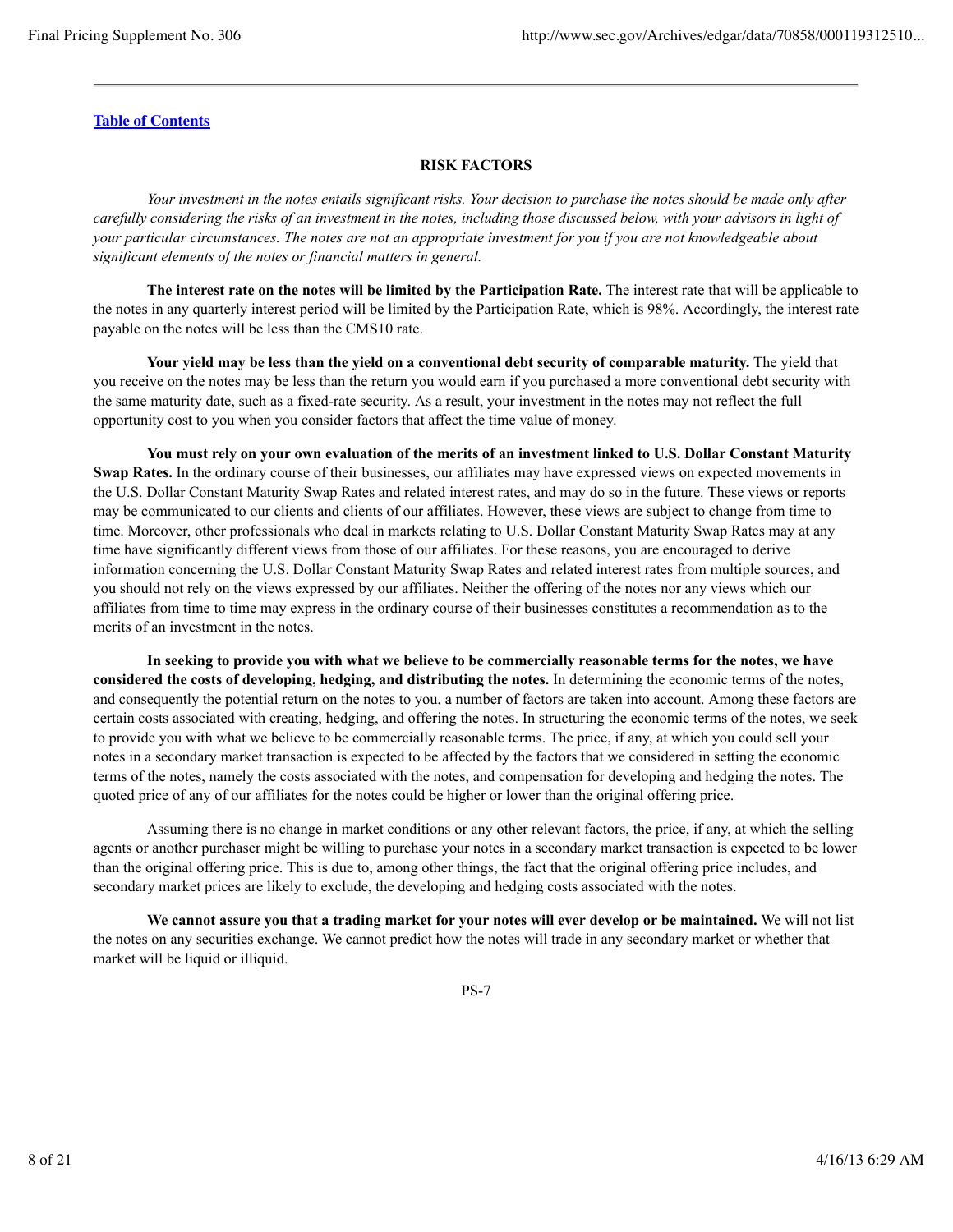The development of a trading market for the notes will depend on our financial performance and other factors. The number of potential buyers of your notes in any secondary market may be limited. We anticipate that one or more of the selling agents will act as a market-maker for the notes, but it is not required to do so. Any such selling agent may discontinue its market-making activities as to the notes at any time. To the extent that a selling agent engages in any market-making activities, it may bid for or offer the notes. Any price at which the selling agent may bid for, offer, purchase, or sell any notes may differ from the values determined by pricing models that it may use, whether as a result of dealer discounts, mark-ups, or other transaction costs. These bids, offers, or completed transactions may affect the prices, if any, at which the notes might otherwise trade in the market.

In addition, if at any time the applicable selling agent were to cease acting as a market-maker as to the notes, it is likely that there would be significantly less liquidity in the secondary market. In such a case, the price at which the notes could be sold likely would be lower than if an active market existed.

**If you attempt to sell the notes prior to maturity, their market value, if any, will be affected by various factors that interrelate in complex ways, and their market value may be less than the principal amount of the notes.** Unlike savings accounts, certificates of deposit, and other similar investment products, you have no right to have your notes redeemed prior to maturity. If you wish to liquidate your investment in the notes prior to maturity, your only option would be to sell them. At that time, there may be an illiquid market for your notes or no market at all. Even if you were able to sell your notes, there are many factors outside of our control that may affect their market value, some of which, but not all, are stated below. Some of these factors are interrelated in complex ways. As a result, the effect of any one factor may be offset or magnified by the effect of another factor. The following paragraphs describe the expected impact on the market value of the notes from a change in a specific factor, assuming all other conditions remain constant.

- **Changes in Interest Rates.** We expect that changes in interest rates will affect the market value of the notes. In general, if U.S. interest rates increase, we expect that the market value of the notes will decrease, and conversely, if U.S. interest rates decrease, we expect that the market value of the notes will increase. However, as U.S. interest rates increase or decrease, the market value of the notes may not decrease or increase in tandem. If you sell your notes when the interest payable on the notes is less than, or expected to be less than, other market interest rates, you may receive less than the principal amount that would be payable at maturity.
- **Differences between short-term and long-term interest rates.** The difference between short-term and long-term interest rates also may affect the market value of the notes. CMS10 is often considered a long-term interest rate. In general, if the difference between short-term and long-term interest rates narrows, we expect the market value of the notes to decrease. However, in some scenarios, even if the difference between short-term and long-term interest rates widens, the market value of the notes may also be adversely impacted. The difference between long-term interest rates and short-term interest rates is influenced by a number of factors, including (but not limited to) monetary policy, fiscal policy, inflation, and fundamental demand conditions. These factors interrelate in complex, and sometimes ambiguous, ways. Any factor which reduces the supply of or increases the demand for money available for borrowing will generally disproportionately increase short-term interest rates relative to long-term interest rates, thereby potentially affecting the market value of the notes.
- **Volatility of Market Interest Rates.** Volatility is the term used to describe the size and frequency of market fluctuations. An unsettled international environment and related uncertainties may result in greater interest rate volatility, which may continue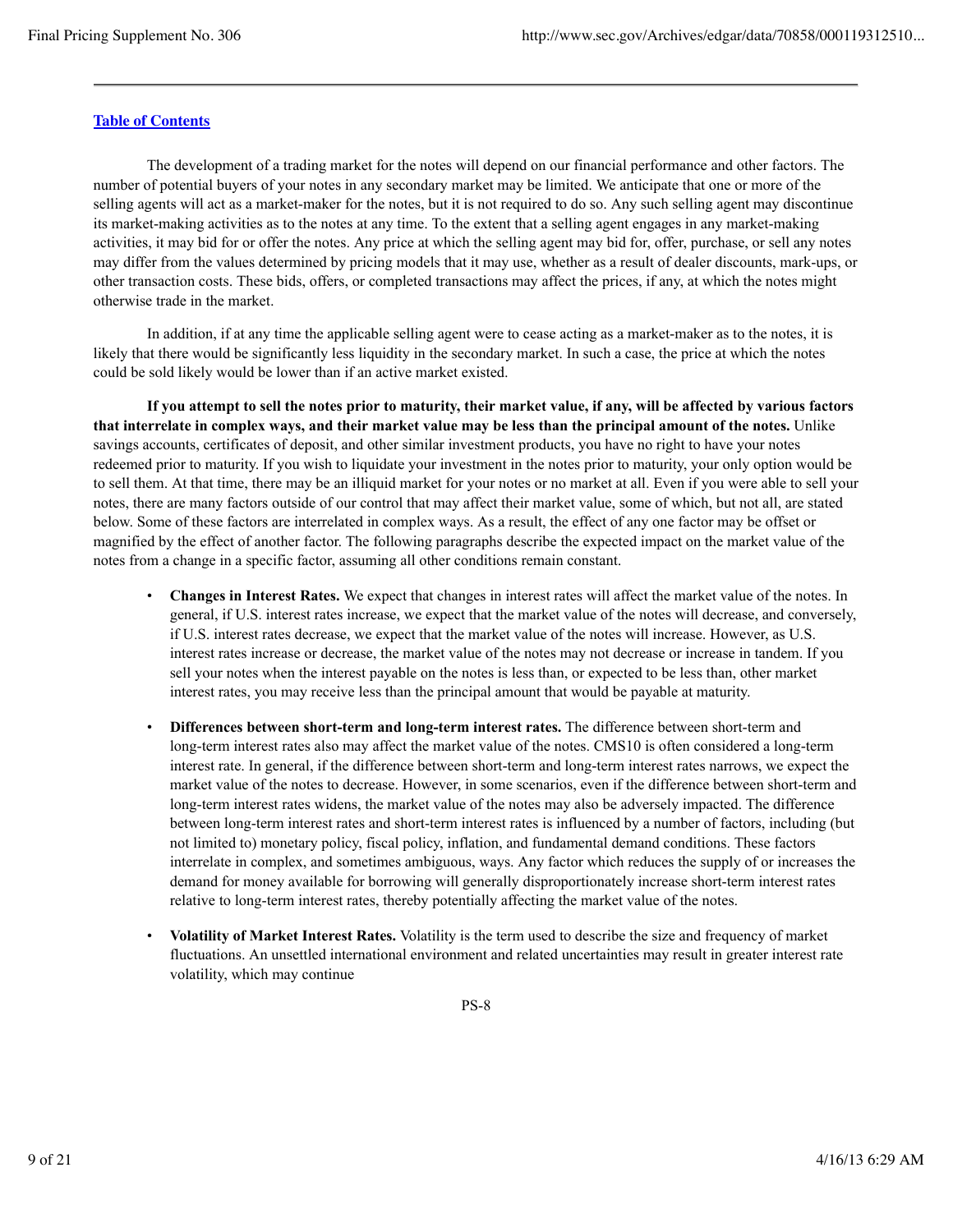over the term of the notes. Increases or decreases in the volatility of the interest rates may have an adverse impact on the market value of the notes.

- **Economic and Other Conditions Generally.** The general economic conditions of the capital markets in the U.S. and globally, as well as geopolitical conditions and other financial, political, regulatory, and judicial events that affect the capital markets generally, may affect the value of the notes.
- **Time to Maturity.** We anticipate that the notes may have a market value that may be different from that which would be expected based on the levels of interest rates accruing on the notes. This difference will reflect a time premium or discount due to expectations concerning the difference between such rates and current or future market interest rates. In general, as the time remaining to maturity decreases, the value of notes will approach a value that reflects the remaining interest payments on the notes based on the then-current interest rate accruing on the notes.

In general, assuming all relevant factors are held constant, we anticipate that the effect on the market value of the notes based on a given change in most of the factors listed above will be less if it occurs later in the term of the notes than if it occurs earlier in their term. However, we expect that any positive effect on the market value of the notes of any given increase in CMS10 to be greater if that increase occurs later in the term of the notes than if it occurs earlier in the term of the notes.

**Payments on the notes are subject to our credit risk, and changes in our credit ratings are expected to affect the value of the notes.** The notes are our senior unsecured debt securities. As a result, your receipt of all payments of interest and principal on the notes is dependent upon our ability to repay our obligations on the applicable payment date. No assurance can be given as to what our financial condition will be at any time during the term of the notes or on the maturity date.

In addition, our credit ratings are an assessment by ratings agencies of our ability to pay our obligations. Consequently, our perceived creditworthiness and actual or anticipated changes in our credit ratings prior to the maturity date of the notes may affect the market value of the notes. However, because your return on the notes depends upon factors in addition to our ability to pay our obligations, such as the difference between the interest rates accruing on the notes and current market interest rates, an improvement in our credit ratings will not reduce the other investment risks related to the notes.

**Our trading and hedging activities may create conflicts of interest with you.** We or one or more of our affiliates, including the selling agents, may engage in trading activities related to CMS10 that are not for your account or on your behalf. We or one or more of our affiliates, including the selling agents, also may issue, or our affiliates may underwrite, other financial instruments with returns linked to CMS10. We expect to enter into arrangements to hedge the market risks associated with our obligation to pay the amounts due under the notes. We may seek competitive terms in entering into the hedging arrangements for the notes, but are not required to do so, and we may enter into such hedging arrangements with one of our subsidiaries or affiliates. Such hedging activity is expected to result in a profit to those engaging in the hedging activity, which could be more or less than initially expected, but which could also result in a loss for the hedging counterparty. These trading and hedging activities may present a conflict of interest between your interest in the notes and the interests we and our affiliates may have in our proprietary accounts, in facilitating transactions for our other customers, and in accounts under our management.

**There may be potential conflicts of interest involving the calculation agent.** We have the right to appoint and remove the calculation agent. Our subsidiary, MLCS, will be the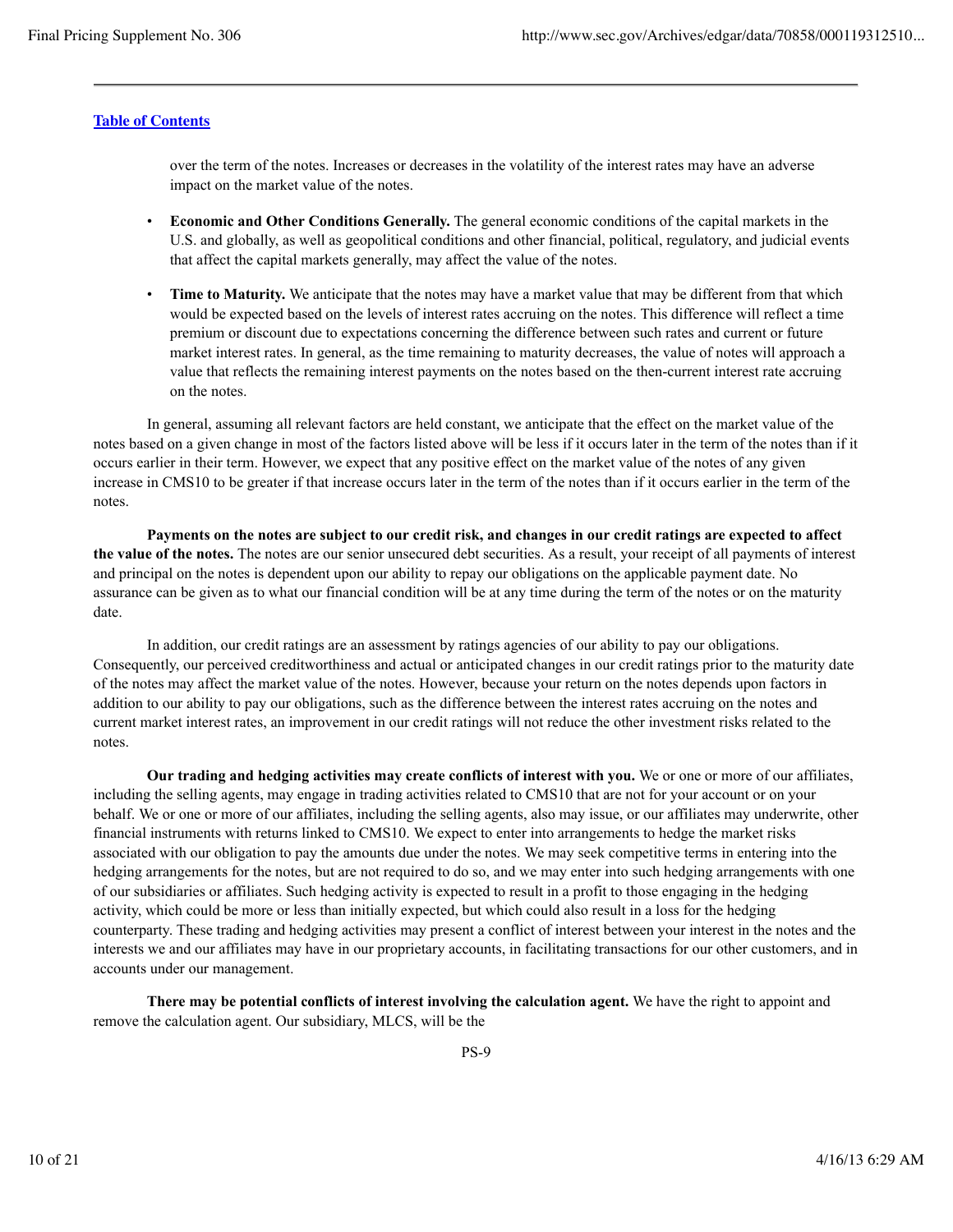calculation agent for the notes and, as such, will determine the amount of interest to be paid on the notes. Under some circumstances, these duties could result in a conflict of interest between MLCS's status as our subsidiary and its responsibilities as calculation agent. These conflicts could occur, for instance, in connection with judgments that it would be required to make if CMS10 is unavailable. See the section entitled "Description of the Notes—Unavailability of CMS10." The calculation agent will be required to carry out its duties in good faith and using its reasonable judgment. However, because we expect to control the calculation agent, potential conflicts of interest could arise.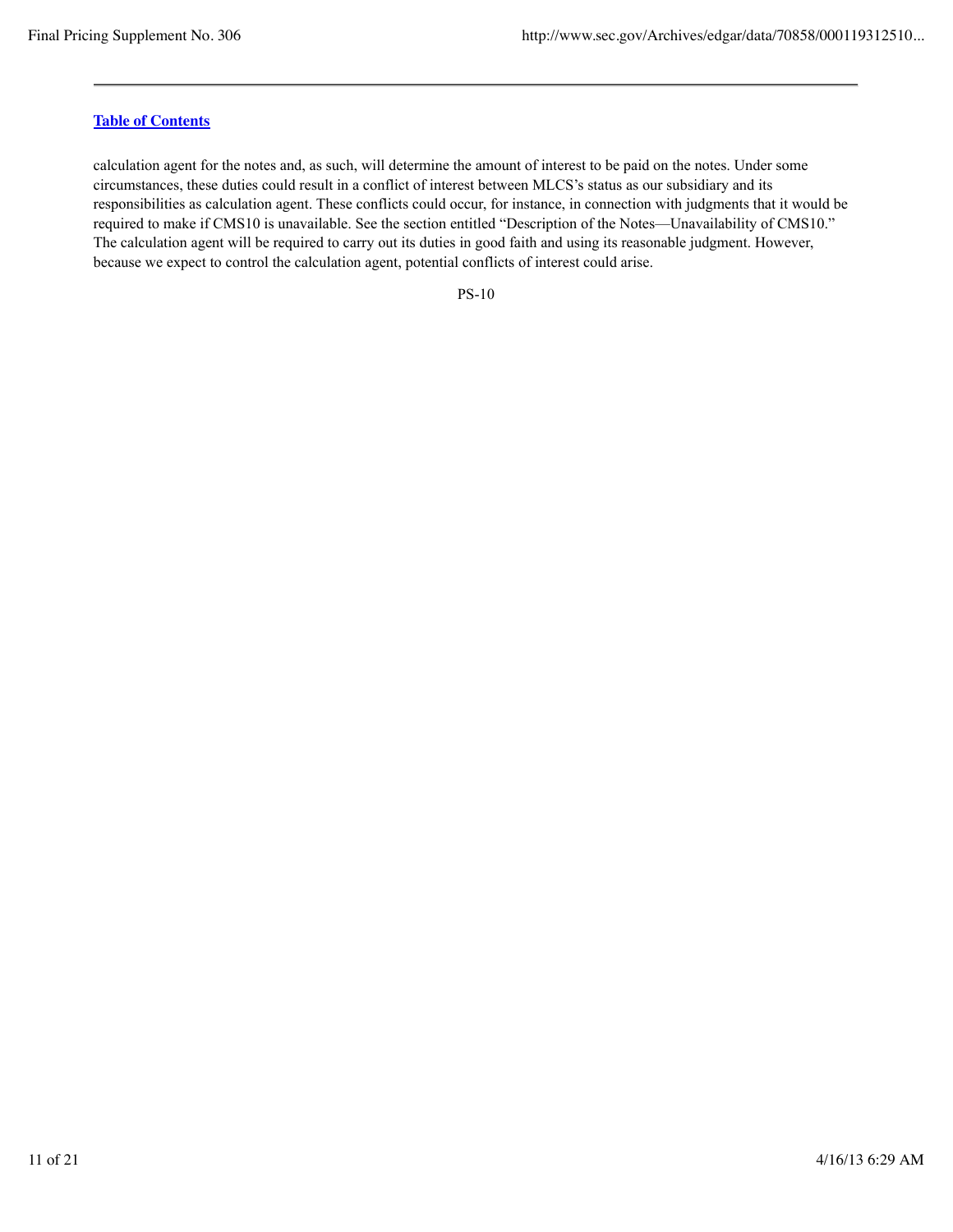### **USE OF PROCEEDS**

We will use the net proceeds we receive from the sale of the notes for the purposes described in the accompanying prospectus under "Use of Proceeds." In addition, we expect that we or our affiliates will use a portion of the net proceeds to hedge our obligations under the notes.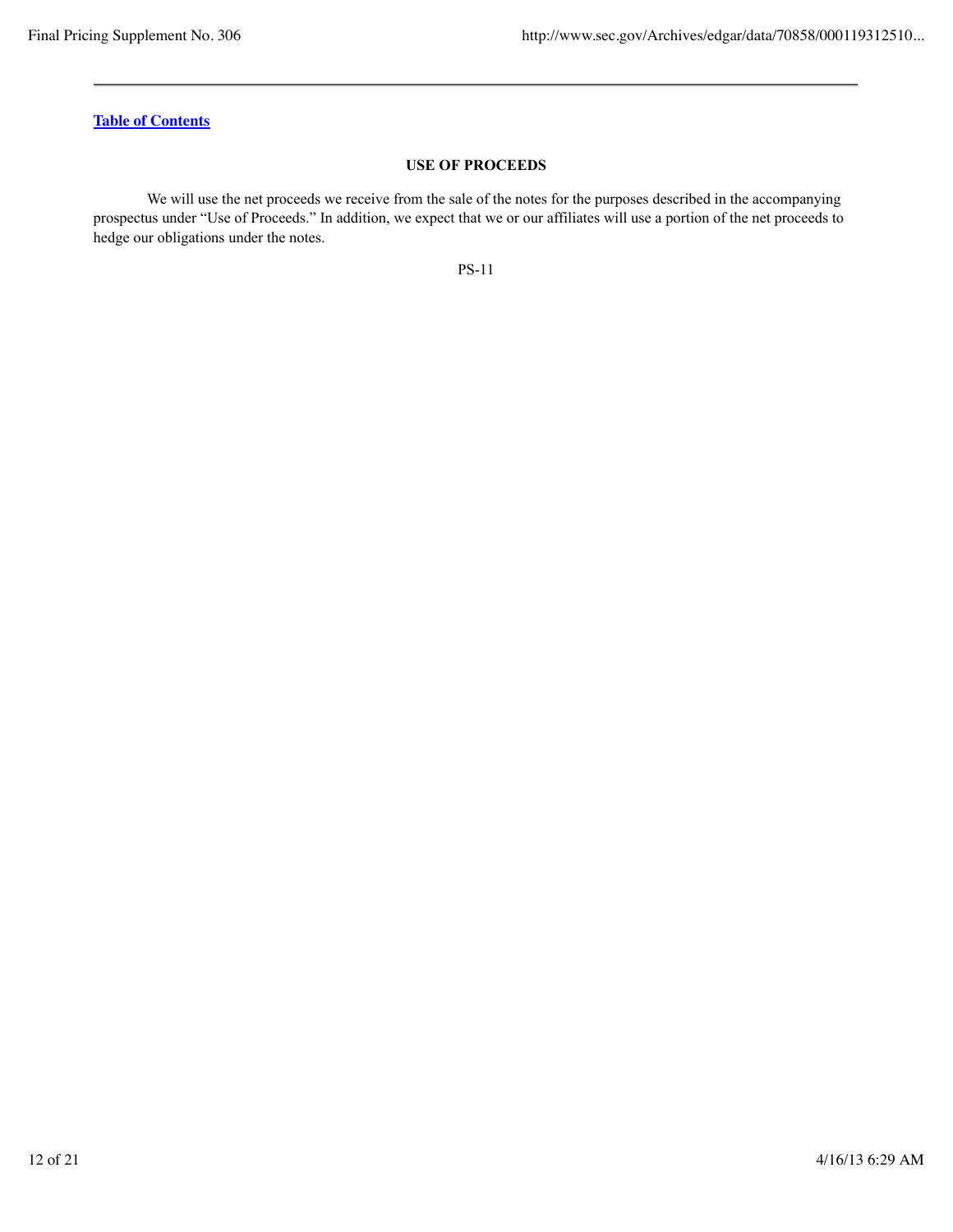### **DESCRIPTION OF THE NOTES**

### **General**

The notes are part of a series of medium-term notes entitled "Medium-Term Notes, Series L" issued under the Senior Indenture, as amended and supplemented from time to time. The Senior Indenture is described more fully in the accompanying prospectus supplement and prospectus. The following description of the notes supplements the description of the general terms and provisions of the notes and debt securities set forth under the headings "Description of the Notes" in the prospectus supplement and "Description of Debt Securities" in the prospectus. These documents should be read in connection with this pricing supplement.

The notes are issued in denominations of whole units, and each unit will have a principal amount \$1,000. The notes will mature on April 23, 2020.

Prior to maturity, the notes are not repayable at our option or at your option. The notes are not subject to any sinking fund.

The notes will be issued in book-entry form only.

#### **Interest**

Each interest payment due for an interest period will be paid quarterly in arrears on January 23, April 23, July 23, and October 23 of each year, and on the maturity date, beginning on July 23, 2010.

Interest on the notes will accrue for each quarterly interest period at a floating rate per annum equal to the product of (a) the Participation Rate and (b) CMS10, rounded to three decimal places and calculated on the basis of a 360-day year of twelve 30-day months. The Participation Rate is 98%.

CMS10 means the 10-Year U.S. Dollar Constant Maturity Swap Rate that appears on Reuters page ISDAFIX3 as of 11:00 A.M., New York City time, on the applicable U.S. Government Securities Business Day (as defined below), as determined by the calculation agent in the manner described in this pricing supplement.

Each interest period (other than the first quarterly interest period from, and including, the original issue date of the notes to, but excluding, July 23, 2010) will commence on, and will include, an interest payment date, and will extend to, but will exclude, the next succeeding interest payment date or the maturity date, as applicable. If any interest payment date, including the maturity date of the notes, falls on a day that is not a business day, no adjustment will be made to the length of the corresponding interest period; however, we will make the required payment on the next business day and no additional interest will accrue in respect of the payment made on the next business day.

The interest rate for each interest period will be reset on the first day of that interest period, which we refer to as the "interest reset date." For each quarterly interest period, the applicable rate of interest will be determined on the second U.S. Government Securities Business Day preceding the applicable interest reset date (each, an "interest determination date"). The calculation agent will determine the applicable interest rate for each interest period. Once determined by the calculation agent, the applicable interest rate for each quarterly interest period will apply from and including the interest reset date, through, but excluding, the next interest reset date (or the maturity date, as applicable).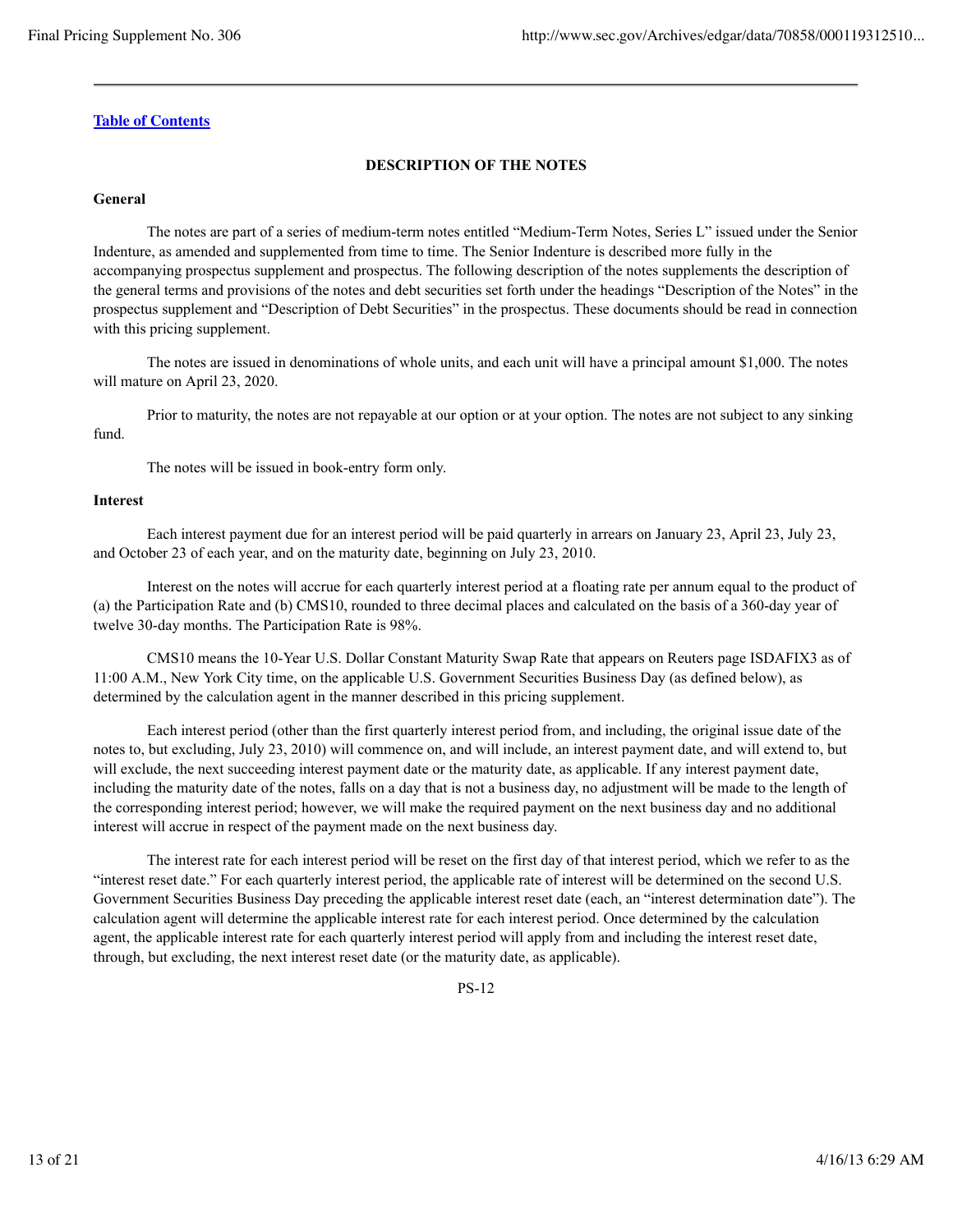A "U.S. Government Securities Business Day" is any day except a Saturday, a Sunday, or a day on which The Securities Industry and Financial Markets Association recommends that the fixed income departments of its members be closed for the entire day for purposes of trading in U. S. government securities.

A "business day" means any day other than a day on which banking institutions in New York, New York are authorized or required by law, regulation, or executive order to close or a day on which transactions in U.S. dollars are not conducted.

For as long as the notes are held in book-entry only form, the record date for each payment of interest will be the business day prior to the payment date. If the notes are issued at any time in a form that is other than book-entry only, the regular record date for an interest payment date will be the last day of the calendar month preceding the interest payment date.

#### **Payment at Maturity**

On the maturity date, you will be paid the principal amount of the notes and any accrued and unpaid interest on the notes, subject to our credit risk. See "Risk Factors—Payments on the notes are subject to our credit risk, and changes in our credit ratings are expected to affect the value of the notes."

### **Unavailability of CMS10**

If, on any interest determination date, CMS10 is not quoted on the Reuters Screen ISDAFIX3 Page, or any page substituted for that page, then CMS10 will be determined on the basis of the mid-market semi-annual swap rate quotations provided by three banks chosen by the calculation agent (which may include one of our affiliates) at approximately 11:00 a.m., New York City time, on that date.

For this purpose, the mid-market semi-annual swap rate means the mean of the bid and offered rates for the semi-annual fixed leg, calculated on the basis of a 360-day year consisting of twelve 30-day months, of a fixed-for-floating U.S. dollar interest rate swap transaction with a term equal to 10 years, commencing on the applicable interest reset date and in a representative amount quoted by an acknowledged dealer of good credit in the swap market, and the floating leg, calculated on the actual number of days in a 360-day year, is equivalent to USD-LIBOR-BBA, as quoted on the Reuters Screen LIBOR01 Page at 11:00 a.m., New York City time, with a designated maturity of three months. The calculation agent will request the principal New York City office of each of the three banks chosen by it to provide a quotation of its rate. If at least three quotations are provided, the rate for the relevant interest determination date will be the arithmetic mean of the quotations. If two quotations are provided, the rate for the relevant interest determination date will be the arithmetic mean of the two quotations. If only one quotation is provided, the rate for the relevant interest determination date will equal that one quotation. If no quotations are available, then CMS10 will be the rate the calculation agent, in its sole discretion, determines to be fair and reasonable under the circumstances at approximately 11:00 a.m., New York City time, on the relevant interest determination date.

### **Role of the Calculation Agent**

The calculation agent has the sole discretion to make all determinations regarding the notes, including determinations regarding the applicable interest rate for each interest period, the amount of each interest payment, U.S. Government Securities Business Days, and business days. Absent manifest error, all determinations of the calculation agent will be final and binding on you and us, without any liability on the part of the calculation agent.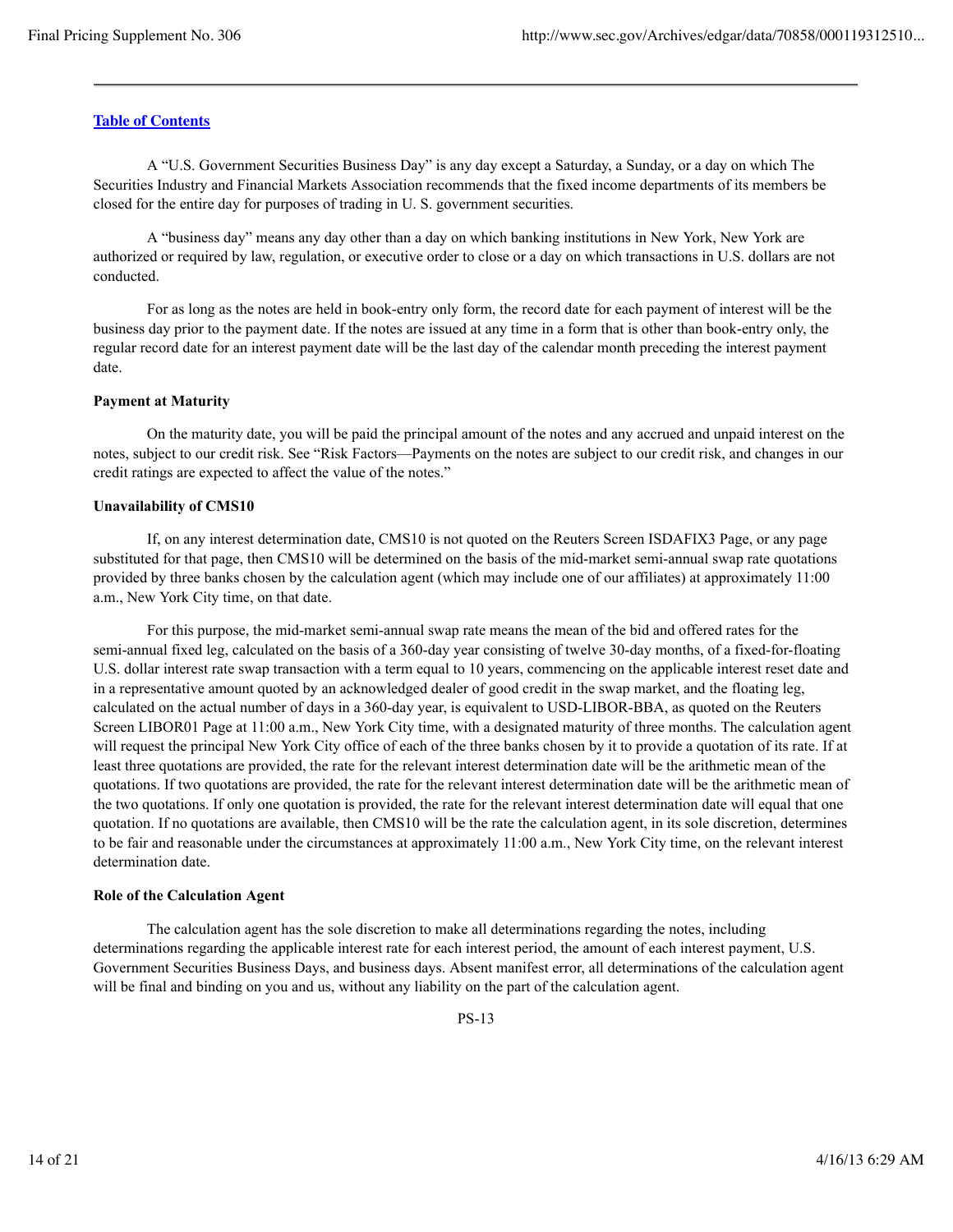We have initially appointed our subsidiary, MLCS, as the calculation agent, but we may change the calculation agent at any time without notifying you.

#### **Same-Day Settlement and Payment**

The notes will be delivered in book-entry form only through DTC against payment by purchasers of the notes in immediately available funds. We will make payments of the principal amount and each interest payment in immediately available funds so long as the notes are maintained in book-entry form.

#### **Events of Default and Rights of Acceleration**

If an event of default (as defined in the Senior Indenture) occurs and is continuing, holders of the notes may accelerate the maturity of the notes, as described under "Description of Debt Securities—Events of Default and Rights of Acceleration" in the prospectus. Upon an event of default, you will be entitled to receive only your principal amount, and accrued and unpaid interest, if any, through the acceleration date. In case of an event of default, the notes will not bear a default interest rate.

### **Listing**

The notes will not be listed on any securities exchange.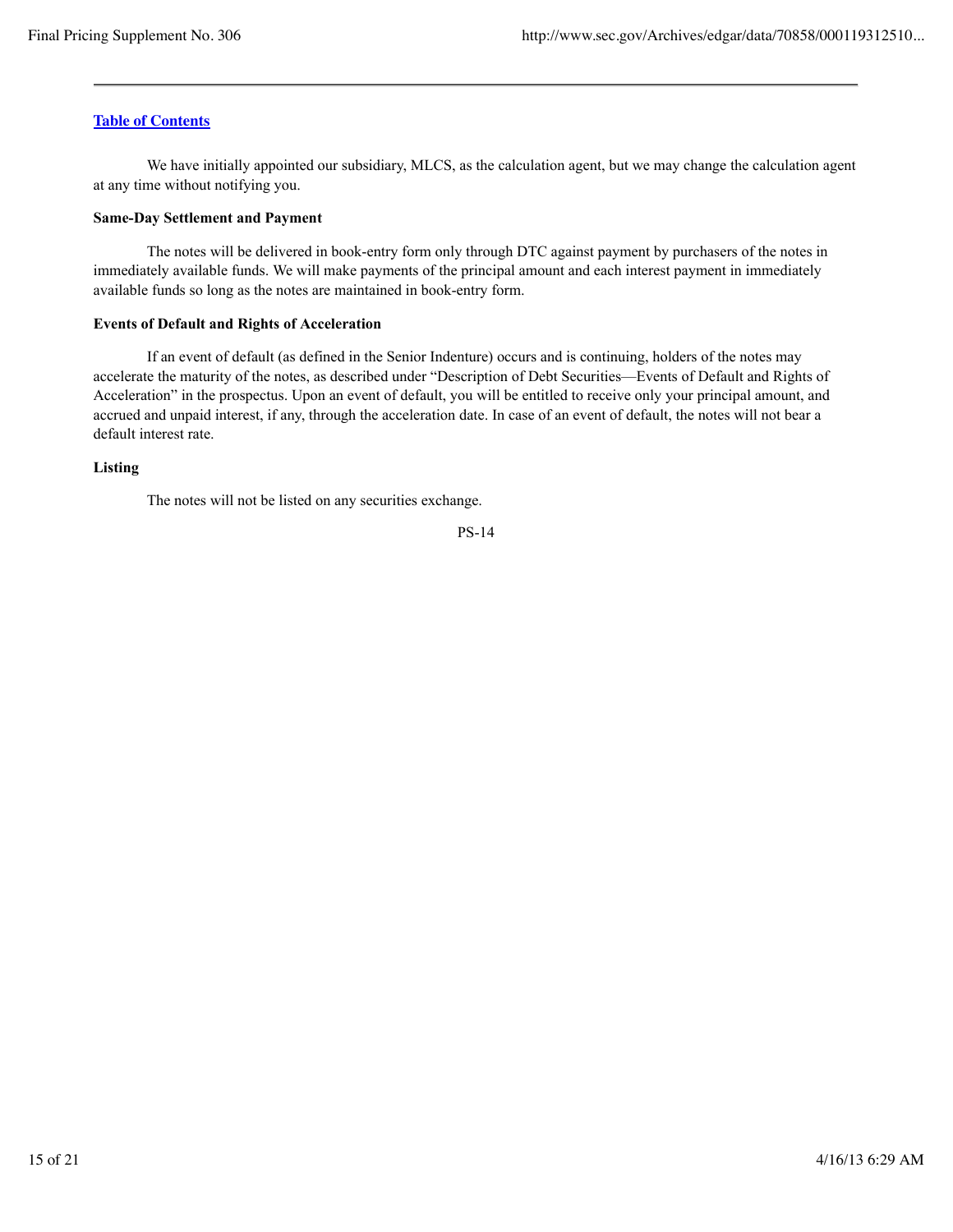### **THE 10-YEAR U.S. DOLLAR CONSTANT MATURITY SWAP RATE**

CMS10 means the 10-Year U.S. Dollar Constant Maturity Swap Rate that appears on Reuters page ISDAFIX3 as of 11:00 A.M., New York City time, on the applicable U.S. Government Securities Business Day. CMS10 is a "constant maturity swap rate" that measures the fixed rate of interest payable on a hypothetical fixed-for-floating U.S. dollar interest rate swap transaction with a maturity of 10 years. In such a hypothetical swap transaction, the fixed rate of interest, payable semi-annually on the basis of a 360-day year consisting of twelve 30-day months, is exchangeable for a floating 3-month LIBOR-based payment stream that is payable quarterly on the basis of the actual number of days elapsed during a quarterly period in a 360-day year. "LIBOR" is the London interbank offered rate and is a common rate of interest used in the swaps industry.

The following table sets forth the historical month-end levels of CMS10 from January 2005 through March 2010, which we obtained from Reuters page ISDAFIX3. The historical data on CMS10 is not necessarily indicative of the future performance of CMS10 or what the value of the notes may be. Any historical upward or downward trend in the level of CMS10 during any period set forth below is not an indication that the level of CMS10 is more or less likely to increase or decrease at any time over the term of the notes.

|           | 2005    | 2006   | 2007   | 2008   | 2009   | 2010   |
|-----------|---------|--------|--------|--------|--------|--------|
| January   | 4.531%  | 5.063% | 5.404% | 4.310% | 2.983% | 3.774% |
| February  | 4.676%  | 5.085% | 5.105% | 4.271% | 3.337% | 3.695% |
| March     | 5.031\% | 5.393% | 5.190% | 4.066% | 2.887% | 3.826% |
| April     | 4.596%  | 5.607% | 5.186% | 4.428% | 3.225% |        |
| May       | 4.419%  | 5.633% | 5.420% | 4.680% | 3.783% |        |
| June      | 4.379%  | 5.788% | 5.703% | 4.647% | 3.751% |        |
| July      | 4.719%  | 5.556% | 5.539% | 4.764% | 3.807% |        |
| August    | 4.576%  | 5.313% | 5.220% | 4.473% | 3.644% |        |
| September | 4.794%  | 5.161% | 5.153% | 4.374% | 3.443% |        |
| October   | 5.054%  | 5.210% | 5.029% | 4.385% | 3.625% |        |
| November  | 5.030%  | 4.956% | 4.644% | 3.180% | 3.324% |        |
| December  | 4.918%  | 5.187% | 4.679% | 2.496% | 4.009% |        |

The following graph sets forth the historical month-end levels of CMS10 presented in the preceding table. On the pricing date, the level of CMS10 was 3.802%.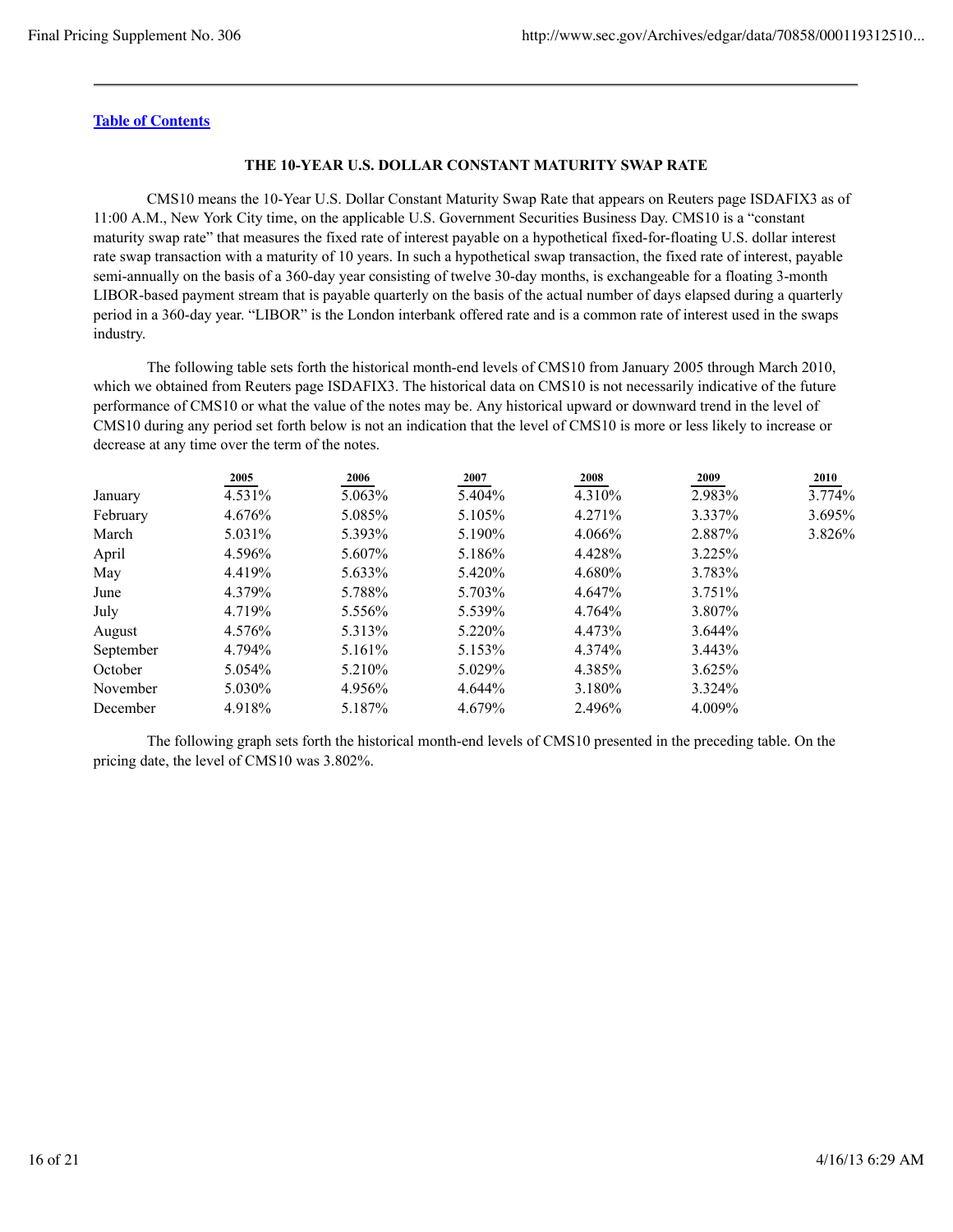

### **Historical Performance of CMS10**

PS-15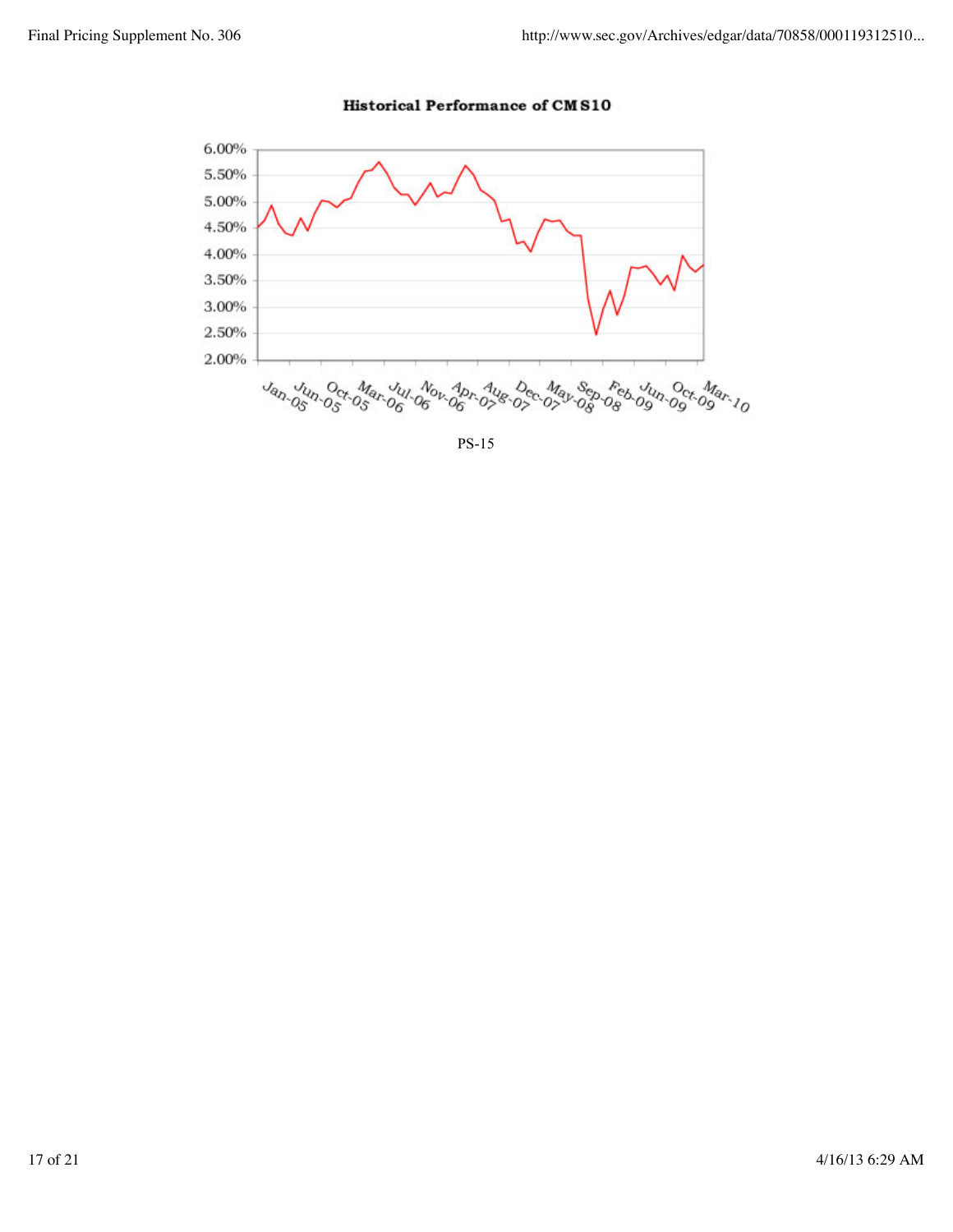Movements in CMS10 have historically been correlated to some extent to movements in the 10-Year Constant Maturity Treasury Rate, which expresses the yield to maturity on U.S. Treasury securities with a constant maturity of 10 years. The graph below shows the correlation between the monthly CMS10 relative to the monthly 10-Year Constant Maturity Treasury Rate during the period from January 2005 through March 2010.





PS-16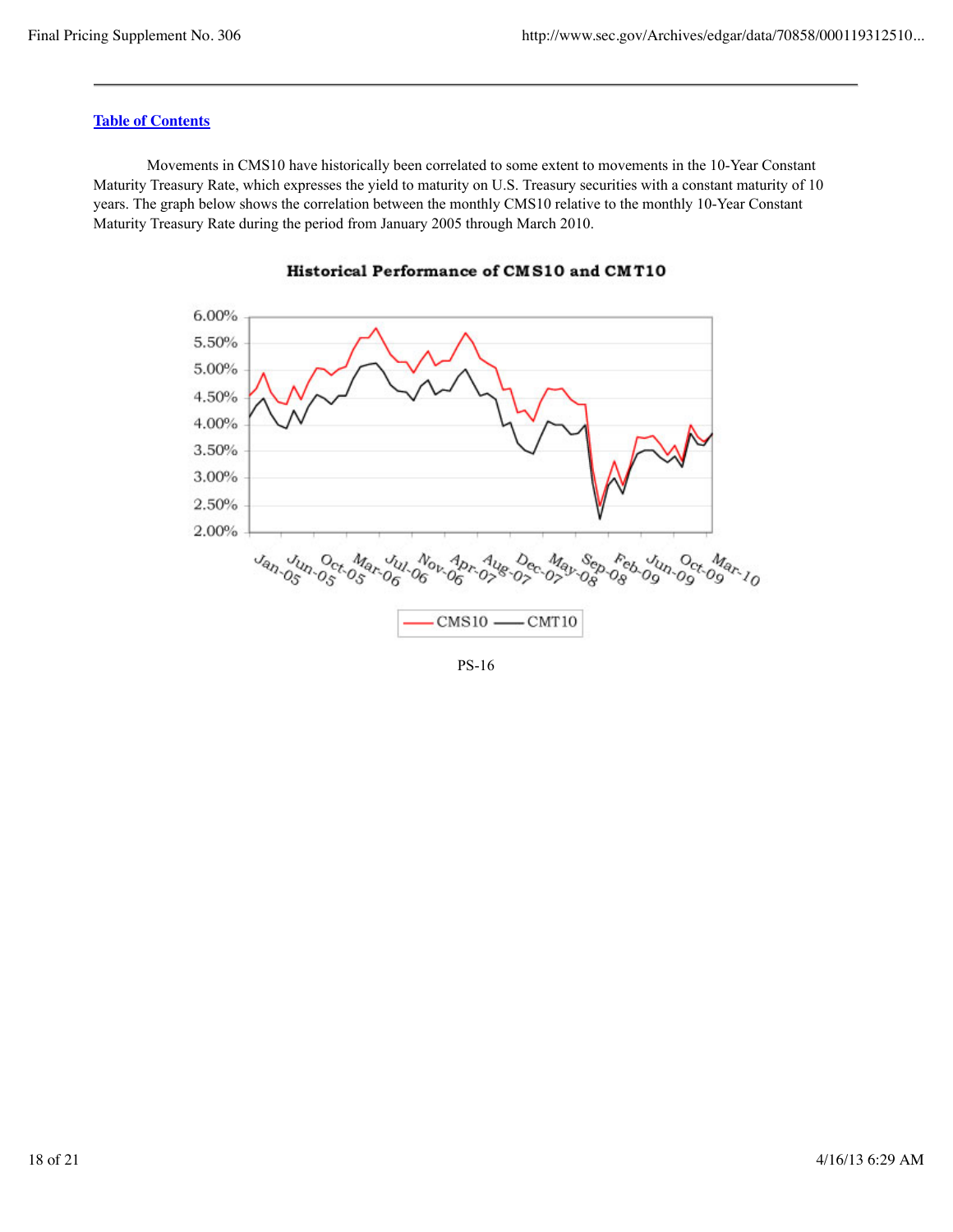### **SUPPLEMENTAL PLAN OF DISTRIBUTION**

Our broker-dealer subsidiaries, MLPF&S and First Republic, will act as our selling agents in connection with the offering of the notes. The selling agents are parties to the Distribution Agreement described in the "Supplemental Plan of Distribution" on page S-12 of the accompanying prospectus supplement.

Each selling agent will receive the compensation set forth on the cover of this pricing supplement as to the notes sold through its efforts. You must have an account with one of the selling agents to purchase the notes.

The selling agents are members of the Financial Industry Regulatory Authority, Inc. (formerly the National Association of Securities Dealers, Inc. (the "NASD")). Accordingly, the offering of the notes will conform to the requirements of NASD Rule 2720.

No selling agent is acting as your fiduciary or advisor, and you should not rely upon any communication from either selling agent in connection with the notes as investment advice or a recommendation to purchase notes. You should make your own investment decision regarding the notes after consulting with your legal, tax, and other advisors.

If you place an order to purchase the notes, you are consenting to each of MLPF&S and First Republic acting as a principal in effecting the transaction for your account. Under the terms of our distribution agreement with the selling agents, MLPF&S will purchase the notes from us on the issue date as principal at the purchase price indicated on the cover of this pricing supplement, less the indicated underwriting discount.

The selling agents and any of our other broker-dealer affiliates may use this pricing supplement, and the accompanying prospectus supplement and prospectus for offers and sales in secondary market transactions and marketmaking transactions in the notes. However, they are not obligated to engage in such secondary market transactions and/or market-making transactions. The selling agents may act as principal or agent in these transactions, and any such sales will be made at prices related to prevailing market prices at the time of the sale.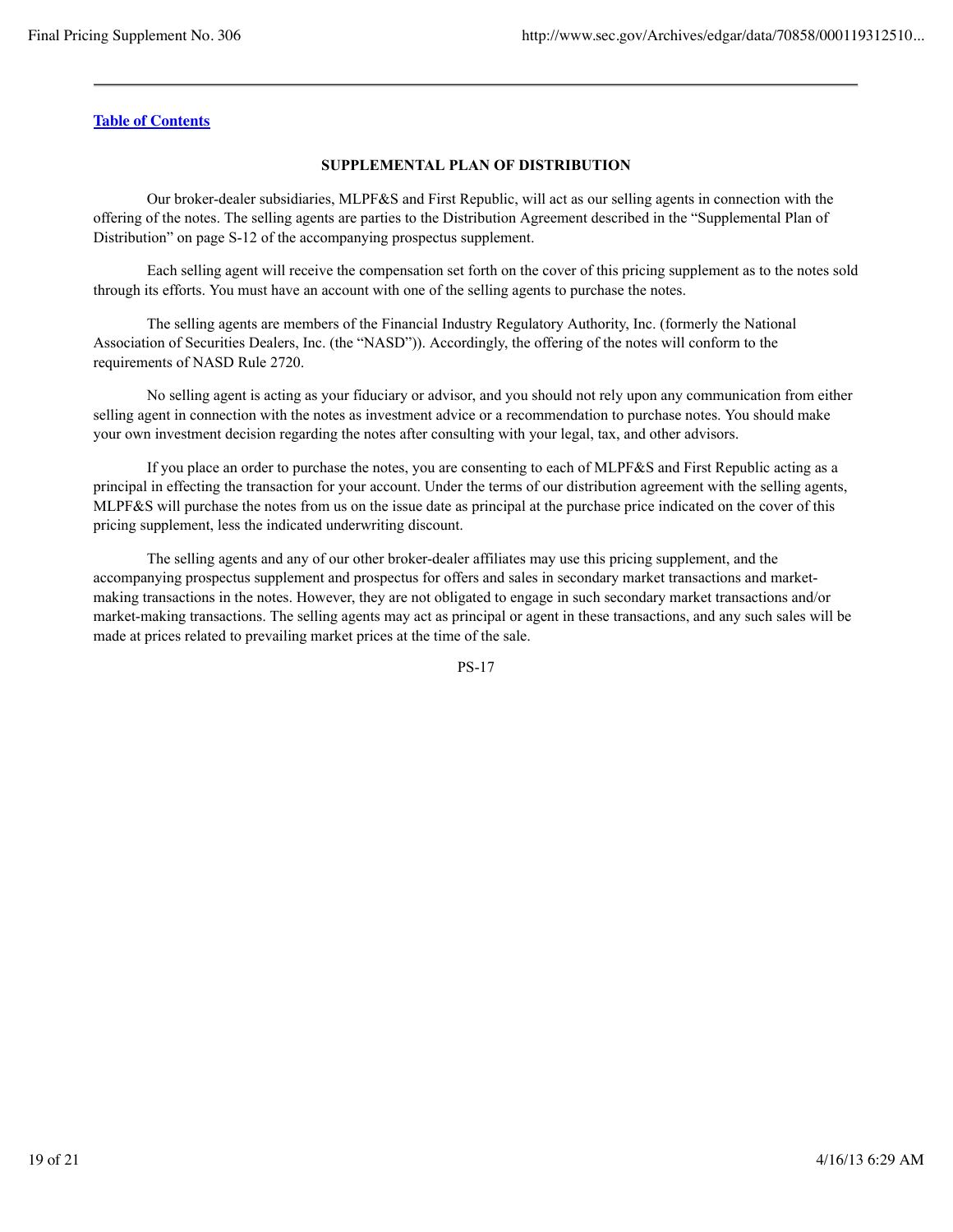#### **U.S. FEDERAL INCOME TAX SUMMARY**

The following summary is not complete and is subject to the qualifications and limitations set forth in the discussion under "U.S. Federal Income Tax Considerations" beginning on page 60 of the attached prospectus, which you should carefully review prior to investing in the notes. For a discussion of the U.S. federal income tax consequences of an investment in the notes, please see the section "U.S. Federal Income Tax Considerations—Taxation of Debt Securities" in the attached prospectus. For purposes of that discussion, the notes will be treated as "variable rate debt securities" that will qualify for treatment as "variable rate debt instruments."

Under the characterization described above, interest on a note generally will be included in the income of a U.S. Holder as ordinary income at the time it is accrued or is received in accordance with the U.S. Holder's regular method of accounting for U.S. federal income tax purposes. Upon a sale or other disposition of a note, a U.S. Holder will recognize gain or loss equal to the difference between the amount realized upon the sale or disposition (except to the extent attributable to accrued but unpaid interest) and the U.S. Holder's tax basis in the note. Any such gain or loss will be capital gain or loss and will be long-term capital gain or loss if the note has been held for more than one year at the time of its sale or disposition. The deductibility of capital losses is subject to limitations.

*You should consult your own tax advisor concerning the U.S. federal income tax consequences to you of acquiring, owning, and disposing of the notes, as well as any tax consequences arising under the laws of any state, local, foreign, or other tax jurisdiction and the possible effects of changes in U.S. federal or other tax laws.*

#### **ERISA CONSIDERATIONS**

Each fiduciary of a pension, profit-sharing, or other employee benefit plan subject to ERISA (a "Plan"), should consider the fiduciary standards of ERISA in the context of the Plan's particular circumstances before authorizing an investment in the notes. Accordingly, among other factors, the fiduciary should consider whether the investment would satisfy the prudence and diversification requirements of ERISA and would be consistent with the documents and instruments governing the Plan.

In addition, we and certain of our subsidiaries and affiliates, including MLPF&S, may be each considered a party in interest within the meaning of ERISA, or a disqualified person within the meaning of the Code, with respect to many Plans, as well as many individual retirement accounts and Keogh plans (also "Plans"). Prohibited transactions within the meaning of ERISA or the Code would likely arise, for example, if the notes are acquired by or with the assets of a Plan with respect to which MLPF&S or any of our other affiliates is a party in interest, unless the notes are acquired under an exemption from the prohibited transaction rules. A violation of these prohibited transaction rules could result in an excise tax or other liabilities under ERISA and/or Section 4975 of the Code for such persons, unless exemptive relief is available under an applicable statutory or administrative exemption.

Under ERISA and various PTCEs issued by the U.S. Department of Labor, exemptive relief may be available for direct or indirect prohibited transactions resulting from the purchase, holding, or disposition of the notes. Those exemptions are PTCE 96-23 (for certain transactions determined by in-house asset managers), PTCE 95-60 (for certain transactions involving insurance company general accounts), PTCE 91-38 (for certain transactions involving bank collective investment funds), PTCE 90-1 (for certain transactions involving insurance company separate accounts), PTCE 84-14 (for certain transactions determined by independent qualified asset managers), and the exemption under Section 408(b)(17) of ERISA and Section 4975(d)(20) of the Code for certain arm's-length transactions with a person that is a party in